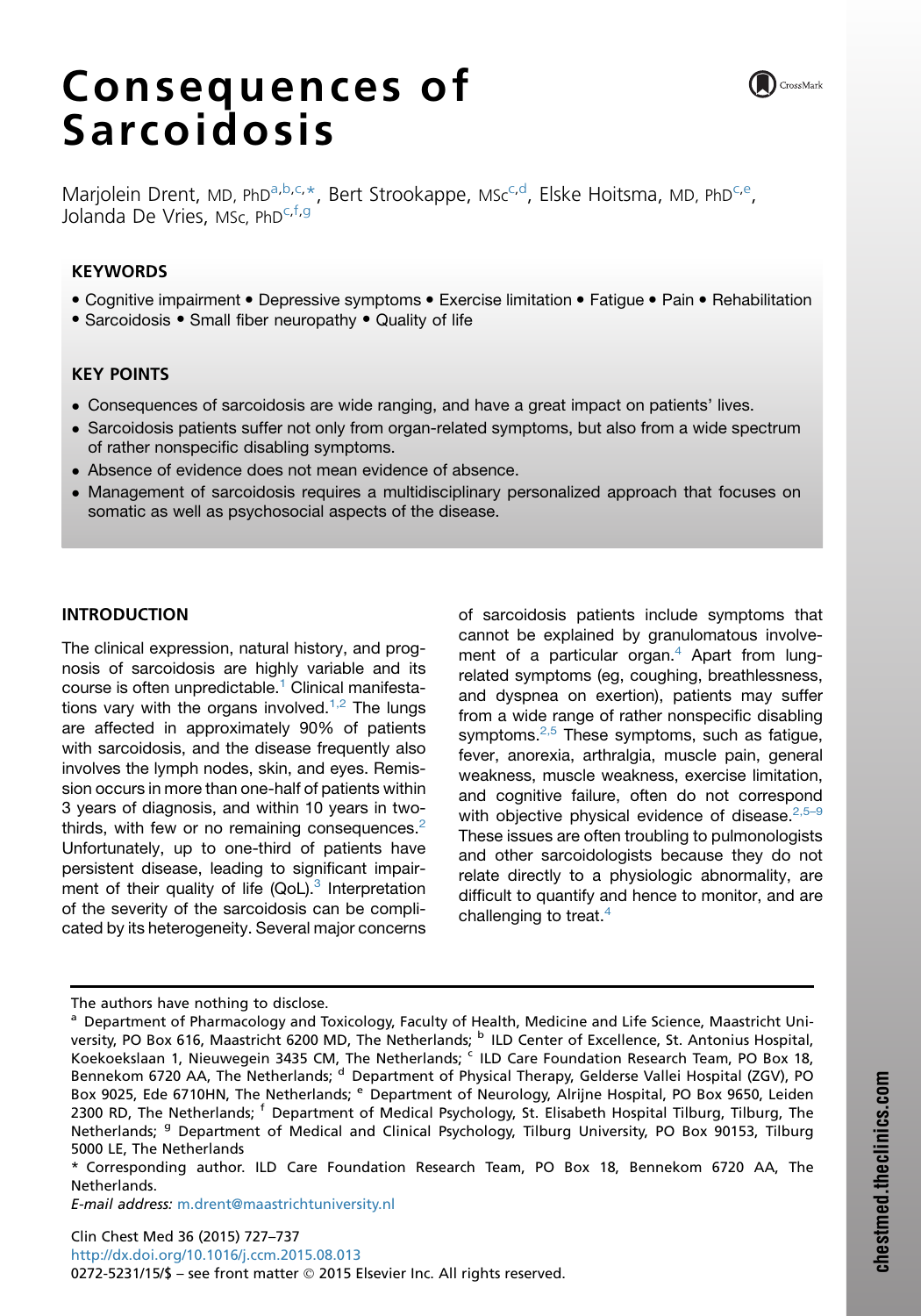728 Drent et al

Symptoms such as fatigue can be nonspecific and difficult to objectify. Moreover, absence of evi-dence does not mean evidence of absence.<sup>[5,7](#page-8-0)</sup> Sarcoidosis-related complaints, including fatigue, may become chronic and affect patients' QoL even after all other signs of disease activity have disappeared.<sup>7,10,11</sup> Hence, patients consult their physician not only with organ-specific symptoms—directly related to the organ(s) involved—but also with nonspecific health complaints, such as fatigue, cognitive failure, exercise intolerance, and muscle weakness.<sup>12</sup> These impairments in sarcoidosis are disabling, especially when they become chronic. $13,14$  Sarcoidosis consists of several overlapping clinical syndromes ("the sarcoidosis"), each with its own specific pathogenesis. A complete evaluation of sarcoidosis could make use of a panel with 4 disease domains or dimensions: extent of disease, severity, activity, and impact.<sup>15–17</sup> Severity of sarcoidosis in each organ is defined as the degree of organ damage sustained from sarcoidosis. The interpretation of the severity of sarcoidosis can be complicated by its heterogeneity. The organ damage can be estimated subjectively by the intensity of symptoms, objectively as a percentage decline from normal capacity (eg, percentage of the predicted normal value on pulmonary function testing), or by critical location of lesions (eg, cardiac block). However, pulmonary function test results do not always represent changes in the severity of pulmonary sarcoidosis,  $18$ which illustrates that the demonstration of sarcoid activity remains an enigma. Assessment of inflammatory activity in sarcoidosis patients without deteriorating lung function or radiologic deterioration but with unexplained persistent disabling symptoms is an important and often problematic issue. Historically, evaluation of the various available tools for the assessment of inflammatory activity has been hampered by the lack of a gold standard. This article focuses on the impact of the broad range of sarcoidosis-related problems on patients' lives.

# SYMPTOMS

In addition to symptoms related to the organs involved, patients may suffer from all kinds of less specific symptoms. These sarcoidosisrelated disabling symptoms can significantly decrease a person's QoL, especially in chronic sarcoidosis.<sup>[19](#page-8-0)</sup> All these symptoms may have major consequences and impact on the patients' lives and those of their relatives.

### Fatigue

Fatigue is the most frequently described and devastating symptom in sarcoidosis, and is globally recognized as a disabling symptom. The reported prevalence varies from 60% to 90% of sarcoidosis patients, $5$  and up to 25% of fatigued sarcoidosis patients report extreme fatigue. Physicians generally assess disease severity and progression in sarcoidosis on the basis of clinical tests, such as pulmonary function tests, chest radiographs, and serologic tests. However, these objective clinical parameters correlate poorly with the patients' subjective sense of well-being. $8,20$  Sarcoidosis patients may suffer from substantial fatigue even in the absence of other symptoms or disease-related abnormalities. For example, fatigue and general weakness may persist even after routine clinical test results have returned to normal.<sup>[5](#page-8-0)</sup> There is a positive association between symptoms of suspected small fiber neuropathy (SFN) and fatigue, as well as between dyspnea and fatigue. $13,21,22$  So far, no organic substrate has been found for the symptoms of sarcoidosis-associated fatigue.

To date, no appropriate definition of fatigue exists. Fatigue can be seen and measured as a unidimensional or multidimensional concept. The multidimensional concept of fatigue can be divided into at least 2 categories: physical and mental or passive and active fatigue.<sup>[5,10](#page-8-0)</sup>

Some sarcoidosis patients are debilitated by the symptoms of their disease and are unable to work; others are underemployed and incapable of achieving their full potential owing to their health issues. $23$  Individuals affected by the disease frequently seem to be completely healthy, so their symptoms are often not taken seriously by family, friends, employers, and health care professionals. Consequently, some patients lose their desire and ability to socialize with others effectively, causing relationships and family dynamics to ultimately suffer. These combined factors impact on an individual's economic status, interpersonal relationships, and family dynamics, increase their stress levels, and induce depression in patients.

The etiology of this troublesome problem remains elusive and is usually multifactorial. Fatigue can be a consequence of the treatment itself, for instance, as a complication of corticosteroid therapy. The diagnosis of sarcoidosis-associated fatigue requires extensive evaluation to identify and treat potentially reversible causes.<sup>[5,6](#page-8-0)</sup> Its etiology may involve granuloma formation and cytokine release. However, despite effective treatment of the sarcoidosis, many patients continue to experience fatigue.<sup>[5,24](#page-8-0)</sup> Comorbidities associated with sarcoidosis, including depression, anxiety, hypothyroidism, and altered sleep patterns, may all contribute to fatigue.<sup>[23,25](#page-8-0)</sup>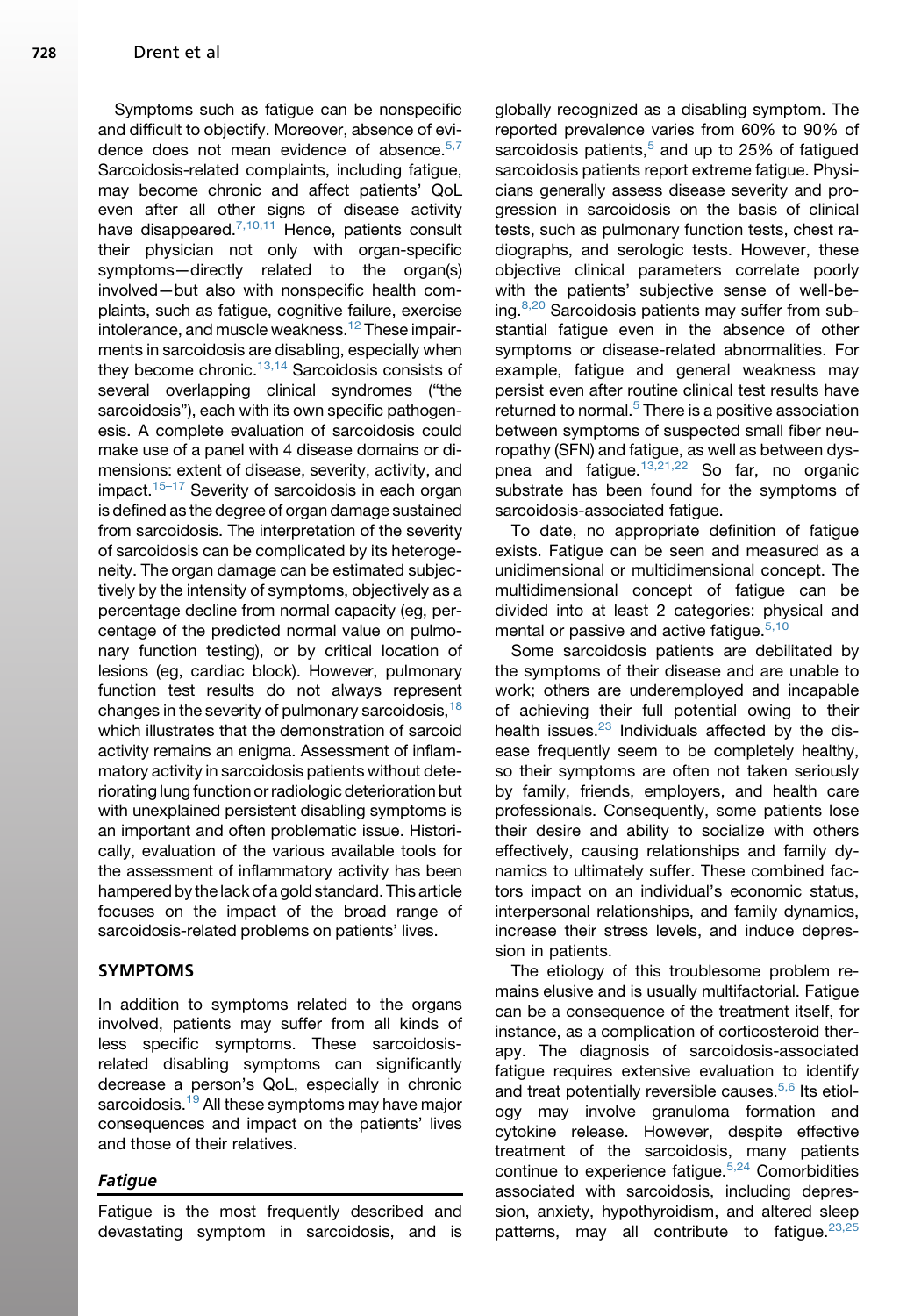Despite an exhaustive search for treatable clinical causes of fatigue, most patients' complaints of fatigue are not correlated with clinical parameters of disease activity.<sup>[5,24](#page-8-0)</sup>

## Dyspnea

Dyspnea is, by definition, subjective, but a greater value should be given to its quantification by validated scales in the initial evaluation and follow-up of patients with sarcoidosis. The mechanism for dyspnea in sarcoidosis is multifacto-rial.<sup>[12,22,26](#page-8-0)</sup> Research has found that the degree of dyspnea in sarcoidosis does not correlate with lung function tests.<sup>[27](#page-8-0)</sup> Pulmonary function test results do not always reflect changes in the severity of pulmonary sarcoidosis. Moreover, several studies have reported that neither lung function test results nor chest radiographs correlate with nonspecific health complaints or with QoL.<sup>19,28</sup> In the follow-up, the level of dyspnea often, but not always, changes in the same direction as the forced vital capacity.<sup>[29](#page-9-0)</sup> Spontaneous resolution of radiographic lesions is more common in asymp-tomatic patients.<sup>[17](#page-8-0)</sup> The intensity of dyspnea at initial evaluation correlates with the need for long-term treatment.<sup>[30](#page-9-0)</sup>

## Small Fiber Neuropathy and Autonomic Dysfunction

In 2002, SFN was recognized as a symptom of sarcoidosis.<sup>[31](#page-9-0)</sup> Unlike granulomatous large neuron involvement, SFN seems to be a common complication occurring in up to  $40\%$ <sup>[32](#page-9-0)</sup> to 60% of patients with sarcoidosis.<sup>[33](#page-9-0)</sup>

SFN is a peripheral nerve disorder that selectively affects thinly myelinated  $A\delta$  fibers and unmyelinated C fibers.<sup>[34](#page-9-0)</sup> These fibers are associated with thermal and nociceptive sensations, and pathology of these nerves may lead to a "painful neuropathy." However, these nerves also affect the autonomic nervous system, and SFN may also lead to an "autonomic neuropathy" (Box 1).[35,36](#page-9-0)

Symptoms of SFN are disabling for patients, have a high impact on QoL, and are often difficult to treat.<sup>[35](#page-9-0)</sup> Damage to or loss of small somatic nerve fibers results in pain, burning, or tingling sensations, or numbness, typically affecting the limbs in a distal to proximal gradient. Symptoms can be very severe, are usually worse at night, and often affect sleep. People sometimes sleep with their feet uncovered because they cannot bear the touch of the sheets. Walking may be difficult owing to severe pain caused by the pressure on the floor. When autonomic fibers are affected, patients may experience dry eyes, dry mouth, orthostatic

| Box 1<br>Symptoms suggestive of small fiber<br>neuropathy                                                                                                                                                                               |
|-----------------------------------------------------------------------------------------------------------------------------------------------------------------------------------------------------------------------------------------|
| Sensory symptoms                                                                                                                                                                                                                        |
| Pain <sup>a</sup>                                                                                                                                                                                                                       |
| Paresthesias                                                                                                                                                                                                                            |
| Sheet intolerance                                                                                                                                                                                                                       |
| Restless legs syndrome <sup>b</sup>                                                                                                                                                                                                     |
| Symptoms of autonomic dysfunction                                                                                                                                                                                                       |
| Hyperhidrosis or hyperhidrosis                                                                                                                                                                                                          |
| Diarrhea or constipation                                                                                                                                                                                                                |
| Urinary incontinence or urine retention                                                                                                                                                                                                 |
| Gastroparesis                                                                                                                                                                                                                           |
| Sicca syndrome                                                                                                                                                                                                                          |
| <b>Blurry vision</b>                                                                                                                                                                                                                    |
| Facial flushing                                                                                                                                                                                                                         |
| Orthostatic intolerance                                                                                                                                                                                                                 |
| Sexual dysfunction                                                                                                                                                                                                                      |
| <sup>a</sup> Pain in small fiber neuropathy often has a burning,<br>tingling, shooting, or prickling character.<br><sup>b</sup> Restless legs syndrome is a disorder characterized<br>by disagreeable leg sensations that usually occur |

disagreeable leg sensations that usually occur before sleep onset and cause an almost irresistible urge to move.

dizziness, constipation, bladder incontinence, sexual dysfunction, trouble sweating, or red or white skin discolorations (see also **Box 1**).  $34$ Involvement of cardiac sympathetic nerves might play a role in the prognosis, because indices of autonomic cardiac dysfunction have been identified as strong predictors of cardiovascular morbidity and mortality.[34](#page-9-0)

Because routine nerve conduction tests evaluate only large nerve fiber function, and quantitative techniques for the assessment of small nerve fibers are not routinely applied, the diagnosis of SFN can easily be missed. $35,37$  This lack may lead to frustration for both physician and patient owing to the failure to diagnose a neuropathic pain syndrome. There is as yet no gold standard for the diagnosis of SFN. Diagnosis is usually established on the basis of clinical features, in combination with abnormal findings of specialized tests such as the assessment of intraepidermal nerve fiber density in skin biopsy, temperature sensation tests for sensory fibers, and sudomotor and cardiovagal testing for autonomic fi-<br>bers.<sup>32,33,38</sup> The Small Fiber Neuronathy The Small Fiber Neuropathy Screening List was developed in a sarcoidosis population as a first screening tool. $21$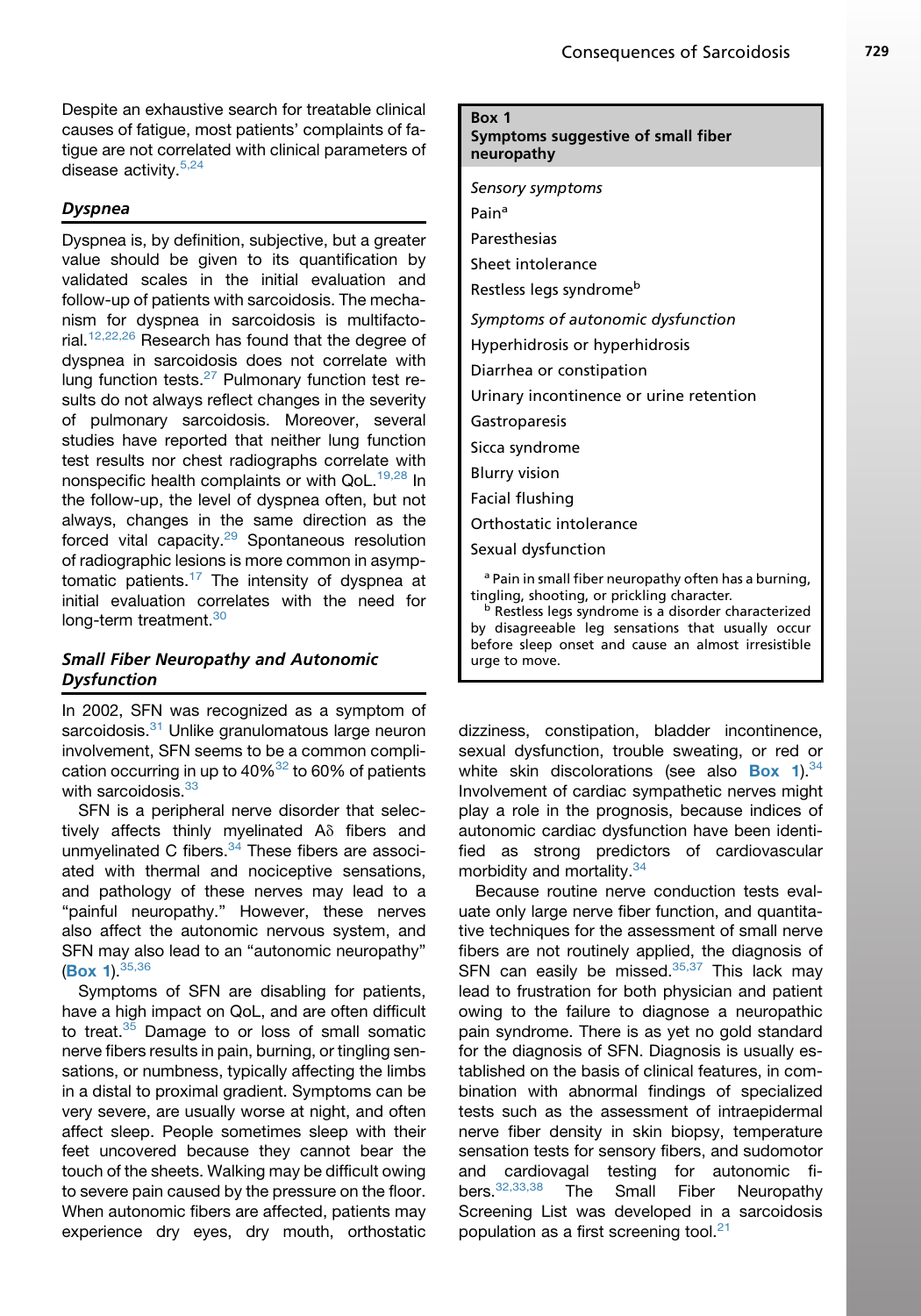# PSYCHOLOGICAL BURDEN Depressive Symptoms

Depressive symptoms in sarcoidosis are at least partly an expression of exhaustion owing to the ongoing disease. Depressive symptoms have been found to be associated negatively with and affect patients' fatique scores.<sup>10</sup> In addition, the relationship between fatigue and depressive symptoms parallels the findings for other chronic illnesses, such as diabetes, chronic obstructive pulmonary disease, cardiac disease, and rheumatoid arthritis.<sup>[39](#page-9-0)</sup> Moreover, the severity and nature of fatigue moderate anxiety and depressive symptoms in sarcoidosis. Fatigue and autonomic dysfunction are both dominant symptoms and risk factors for depression.<sup>40</sup> The symptoms may share several neurobiological abnormalities, for example, an increase in tumor necrosis factor- $\alpha^{.40}$  $\alpha^{.40}$  $\alpha^{.40}$  The relationship between depressive symptoms and fatigue may also be based on a cytokine imbalance, initiated by an in-flammatory immune response in sarcoidosis.<sup>[39,41](#page-9-0)</sup> The cytokine balance of patients suffering from depression also seems to be disturbed. $42$ 

Not only fatigue, but also psychological symptoms such as depressive symptoms and anxiety, play an important role in sarcoidosis.<sup>15,43-46</sup> They have been reported in 17% to 66% of patients with sarcoidosis. Understanding the nature of the relationships between fatigue, depressive symptoms, and anxiety remains difficult however. The nature of fatigue moderates the relationships between fatigue and anxiety and between fatigue and depressive symptoms in sarcoidosis. In a study by De Kleijn and colleagues, $47$  fatigue was often reported with concurrent depressive symptoms (34%–36%) and anxiety (43%–46%). About onethird of the patients (31%) reported high-trait anxiety as well as high levels of depressive symptoms at baseline. The study also suggested that the relationship between depressive symptoms and fatigue is bidirectional. Depressive symptoms may indirectly lead to more symptoms, because they are associated with poor self-care (diet, exercise, giving up smoking, and medication regimens) in patients with chronic diseases in general.<sup>39</sup> However, physical symptoms and the resulting functional impairments caused by complications of medical illness are also likely to impose a burden on the patient's life and to provoke depression.<sup>[39](#page-9-0)</sup> Hence, not only fatigue but also depressive symptoms and anxiety should be an integral part of the multidisciplinary management of sarcoidosis patients.

## Anxiety and Stress

Several studies have shown that the prevalence of anxiety in sarcoidosis patients is 33% to 36%.  $47,48$  Studies also showed that anxiety was more common in sarcoidosis patients than in the general population and among healthy persons.<sup>[49,50](#page-9-0)</sup> The percentages for anxiety disorders are obviously lower; for instance, 6.3% of sarcoidosis patients have a panic disorder. $51$  In any case, anxiety is a major problem in sarcoidosis patients. Because fatigue is 1 symptom that is known to cooccur with anxiety, it is not surprising that anxiety in general and trait anxiety were found to be related to fatigue.[5,24,47](#page-8-0) One study also found that trait anxiety predicted fatigue at follow-up.<sup>[47](#page-9-0)</sup> Trait anxiety refers to the tendency of persons to react with anxiety in new situations. In contrast, state anxiety is defined as anxiety that is elicited in a particular situation and does not last long. In addition to fatigue, 1 study found that the severity of sarcoidosis symptoms was also related to anxiety.<sup>[52](#page-9-0)</sup> Studies of the relation between anxiety and dyspnea re-ported inconsistent results. [49,53](#page-9-0)

Studies examining stress in sarcoidosis are still scarce. One study found that the magnitude of stressful life events was higher in sarcoidosis patients than in healthy controls. $54$  Patients also seemed to use inadequate coping strategies with regard to stress.<sup>54</sup> Another study reported a relation between increased life stress and impaired lung function. $55$  Finally, 1 study focusing on perceived stress found it to be high and related to sarcoidosis symptoms.<sup>[23](#page-8-0)</sup> Perceived/experienced stress is caused by interpreting a situation as threatening. This indicates that the same situation may be perceived as stressful by 1 person and as a challenge by another. Interpreting a situation as threatening may result in several reactions known as fight or flight, or freeze. In each of these, the person is scared, but this translates into different behavior: anger and aggressive behavior (fight), anxiety and escaping from the situation (flight), or no reaction at all (freeze). Fight and flight reactions require a physical reaction.

Anxiety consists of physical or hyperarousal symptoms, such as increased heart rate, perspiration, and dizziness, which are inherent to the reac-tion of the sympathetic nervous system.<sup>[56](#page-9-0)</sup> In addition to a physical component, anxiety also has a cognitive component, that is, a thought (or chain of thoughts) that determines the emotion experienced. If someone is confronted with a situation and has thoughts such as, "I can do this" and "I want to test whether I can overcome this," the situation is regarded as a challenge, and the noted physical symptoms will not occur. If the same situation induces thoughts such as "I cannot handle this" and "I must do something, but I have no idea what," the situation is perceived as threatening and the physical symptoms related to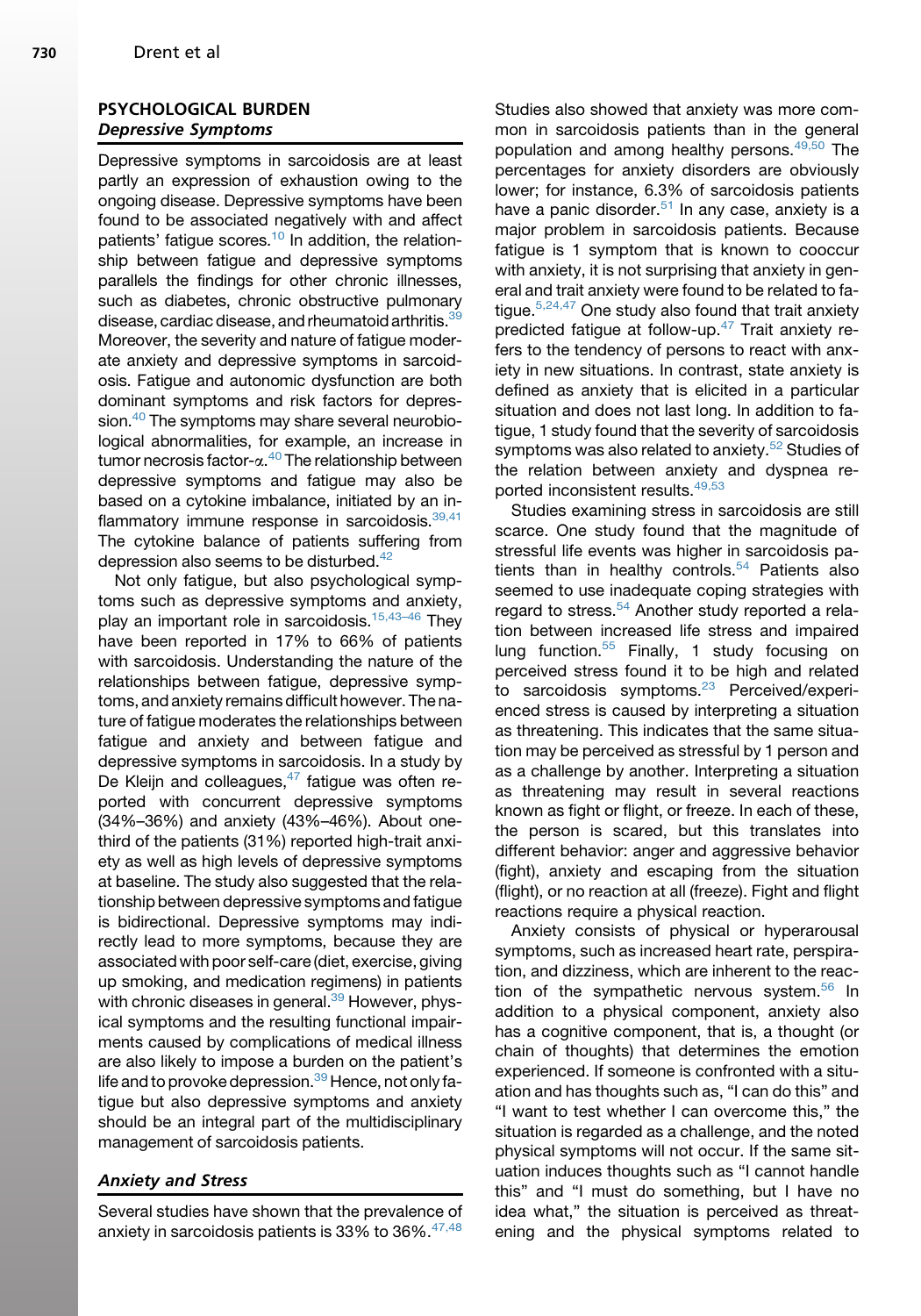<span id="page-4-0"></span>anxiety occur. This relationship between stress and anxiety—and the 2 components of anxiety (cognitive and physical)—might explain the relationships found between symptoms and anxiety/ stress.

Another aspect to take into consideration is the duration of stress or anxiety. A brief feeling of stress and anxiety is very common and is considered healthy, because the person uses the fight or flight reactions to cope with the situation. In this sense, a parallel can be drawn with pain and fatigue, which are both healthy responses to a stimulus that may harm the body or demand too much of the body, respectively. It becomes unhealthy when the stress and anxiety become persistent, because this will have negative effects on the immune system. In our modern society, physical reactions are often elicited by thoughts that do not require physical action. Think about (recurrent) negative thoughts, such as "I am a loser," "My illness makes me a burden to other people," "Symptoms will probably become worse," and "I will soon die from this disease."

From this perspective, various researchers have justly suggested that sarcoidosis patients may benefit from psychological interventions<sup>[47,51](#page-9-0)</sup> focusing on coping and appraisal, such as stress reduction treatment. $23,55$  In each case, the basis for the interventions should be a type of cognitive–behavioral therapy, including so-called third-generation cognitive-behavioral therapy–like mindfulness-based cognitive therapy, because this type of therapy has proved to be effective in patients with anxiety disorder. Finally, it is important to realize that anxiety (just like depressive symptoms/depression) is known to be among the factors prolonging chronic fatigue, and that



chronic fatigue can be successfully treated with cognitive–behavioral therapy.

#### Cognitive Impairment and Memory Loss

In addition to organ-specific symptoms and nonspecific health complaints such as fatigue and physical impairments, patients also have to deal with side effects of medical treatment. Patients with sarcoidosis often report everyday cognitive deficits. $6$  There is growing interest in cognitive failure research in populations of pa-tients with various chronic diseases.<sup>[57,58](#page-9-0)</sup> Functional cognitive impairment, if present, may lead to increased fatigue and low compliance with medical treatment. Currently, however, no data are available on the extent of cognitive underperformance among sarcoidosis patients. Research in multiple sclerosis patients found that memory complaints were not associated with memory performance, but were associated with fatigue com-plaints.<sup>[58](#page-9-0)</sup> It is tempting to speculate that this may also be the case in sarcoidosis patients. There is a special interest in sarcoidosis owing to the high prevalence of fatigue and everyday cognitive failure, together with the relatively young age of the patients.

#### Physical Impairment

Sarcoidosis obviously imposes a burden on pa-tients' lives (Fig. 1).<sup>[12,59](#page-8-0)</sup> Symptoms of fatigue and dyspnea induce exercise limitation, and fatigue also leads to physical inactivity, and the specific sarcoidosis symptoms, or the thought of living with a progressive, incurable condition, create anxiety and mood disturbance, and affect emotional well-being. Although less recognized

> Fig. 1. Negative vicious circle of physical deconditioning: disabling symptoms in sarcoidosis can reduce daily physical activities, resulting in general deconditioning and a reduced quality of life. (Adapted from Swigris JJ, Brown KK, Make BJ, et al. Pulmonary rehabilitation in idiopathic pulmonary fibrosis: a call for continued investigation. Respir Med 2008;102(12):167580, and Marcellis RG, Lenssen AF, de Vries J, et al. Reduced muscle strength, exercise intolerance and disabling symptoms in sarcoidosis. Curr Opin Pulm Med 2013;19(5):528.)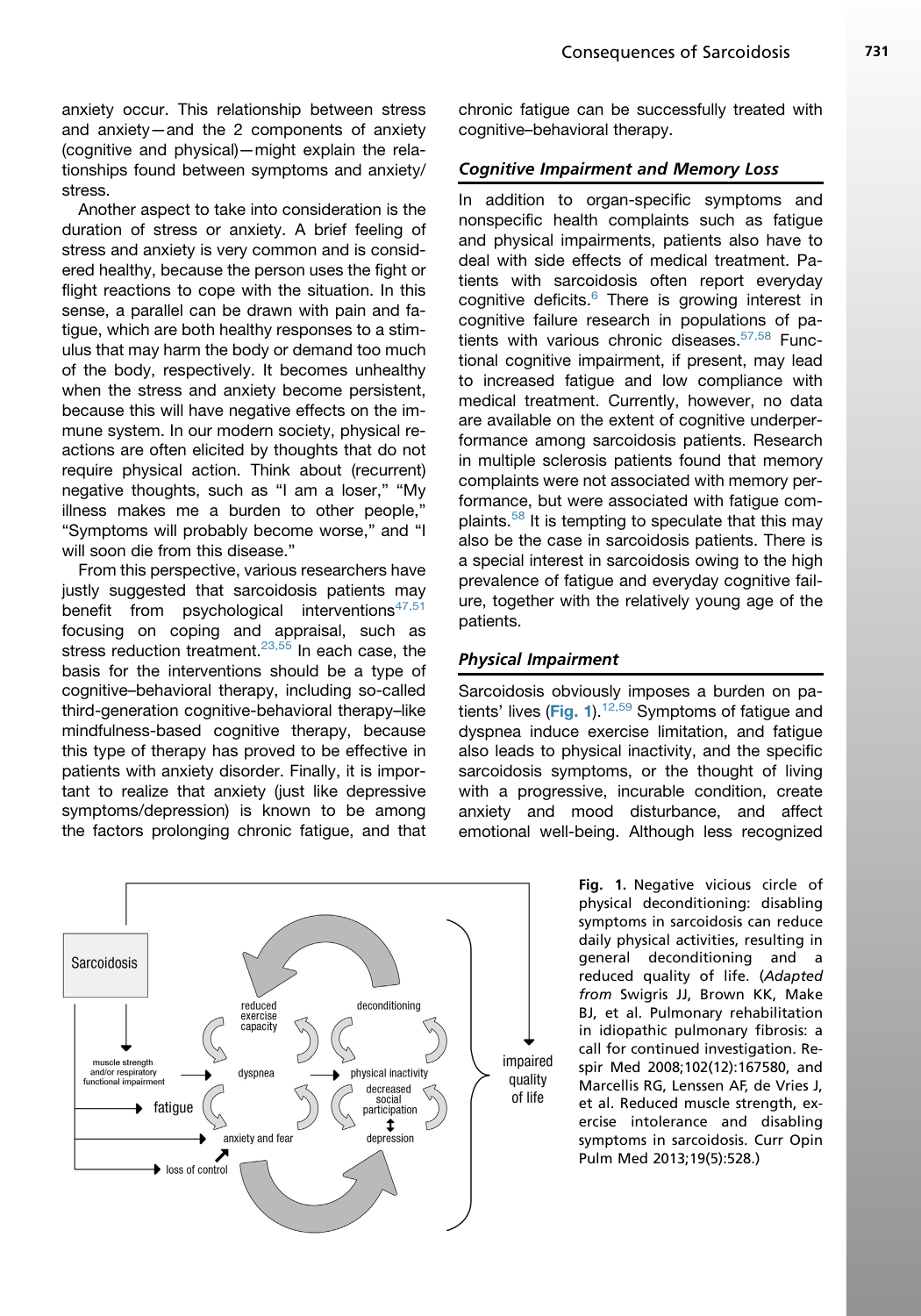than exertional dyspnea, lack of energy or exhaustion is a very common and frustrating physical symptom in patients with sarcoidosis. Patients with sarcoidosis (as well as other interstitial lung diseases) often have diminished exercise capacity and reduced muscle strength, as demonstrated by reduced oxygen uptake (measured during a maximal cardiopulmonary exercise test) or a shorter-than-predicted distance covered during a 6-minute walking test. Monitoring that takes muscle strength and exercise capacity into account has been found to improve the routine monitoring of sarcoidosis.<sup>[28,60,61](#page-9-0)</sup> Like others, Marcellis and colleagues<sup>[28](#page-9-0)</sup> found exercise intolerance and muscle weakness to be frequent problems in sarcoidosis, both in fatigued and nonfatigued patients.

Exercise intolerance in sarcoidosis is most often multifactorial, involving lung–mechanical, musculoskeletal, and gas exchange abnormalities.<sup>12,28,62-64</sup> Several studies have reported that neither lung function test results nor chest radiographs correlate with these nonspecific health complaints, nor with QoL. $11,23,44-46$  Moreover, pulmonary function test results at rest seem to be poor predictors of exercise capacity. Changes in gas exchange upon exercise can be fairly accurately predicted by percent diffusing capacity of the lung for carbon monoxide,  $65,66$  but can be present even with normal diffusing capacity of the lung for carbon monoxide. $67$  Fatigue that, as mentioned, is among the major problems in sarcoidosis, can reduce patients' day-to-day func-tioning.<sup>[5](#page-8-0)</sup> Consequently, decreased physical activity can induce general deconditioning, which in turn contributes to increased perceived fatigue and a sense of dyspnea, as well as insufficient physical activity.<sup>[60,68](#page-9-0)</sup> Assessment of the presence<br>of physical impairments is recommended. physical impairments is recommended, because it provides additional information about the patient's functional status, disease severity, and progression.  $28,60,62-64$  Because the patients' ability to handle physical activity is clearly decreased, however, the activities should be adjusted, and rehabilitation programs should be designed carefully.<sup>[61,69,70](#page-9-0)</sup>

# Overall Impact on Patients' Lives: Quality of Life

The impact of any disease depends on the way the patient perceives the disease and modifies his or her activities of daily living. Living with a longterm disease like sarcoidosis significantly affects QoL, with negative consequences for general health and social and psychosocial well-being. $3,71-73$  QoL is an important outcome measure of treatment, especially with regard to chronic

diseases. It is a concept that concerns patients' evaluation of their functioning in a wide range of domains, but always including the physical, psy-chological, and social domains.<sup>[3](#page-8-0)</sup> Assessment covering only these three domains is known as assessment of health-related QoL.<sup>3,73</sup>

QoL is often confused with health status, which concerns patients' physical, psychological, and social functioning.<sup>[3](#page-8-0)</sup> Psychological factors such as burnout, emotional distress, and work-related social support influence levels of  $QoL<sup>72</sup>$  $QoL<sup>72</sup>$  $QoL<sup>72</sup>$  A study among sarcoidosis patients found that the strongest predictor of all dimensions of QoL was the corresponding QoL at baseline.<sup>[13](#page-8-0)</sup> This trend might be explained by the fact that sarcoidosis-related symptoms remain relatively stable over time. $13,47$ Social support has been described as a buffer against pain and disability, and also as being associated with greater activity levels among individ-uals with pain.<sup>[72,74](#page-10-0)</sup> Support from friends and family can also be related to the psychological dimensions of QoL. $75$  A study among people with chronic pain found that a rich social network was related to higher perceived  $QoL^{76}$  $QoL^{76}$  $QoL^{76}$  Moreover, work-related social support is known to positively predict return to work, whereas lack of social support at work is a well-known risk factor for devel-opment of pain.<sup>[77](#page-10-0)</sup> In sarcoidosis, there is poor agreement between physicians and patients with regard to the perceived symptoms attributable to the disease, with a particular failure of clinicians to recognize the impact of non–organ-specific features. $15,17$  It has been proposed that assessment of the health status and QoL of sarcoidosis patients would help to bridge this gap, aiding communication and treatment, and complementing existing clinical assessments. Various aspects of sarcoidosis, such as the relatively young age at disease onset, the often unpredictable and chronic nature of the disease, the uncertainly about the cause and the broad range of frequently persistent symptoms may account for the aggravating influence on patients' lives as well as those of their families and friends, especially because a truly appropriate treatment of sarcoidosis is still lacking.

Fatigue, breathlessness, reduced exercise capacity, and arthralgia are the most frequently reported symptoms. It seems that these sarcoidosis-related symptoms are associated with a lower QoL.<sup>[8,13,44,47,53,78](#page-8-0)</sup> Women have lower scores on the physical health, psychological health, social relationships, and environmental domains, and the general assessment of overall QoL. Research found that the use of corticosteroids predicted a lower QoL in all domains except spirituality. Having a partner was associated with the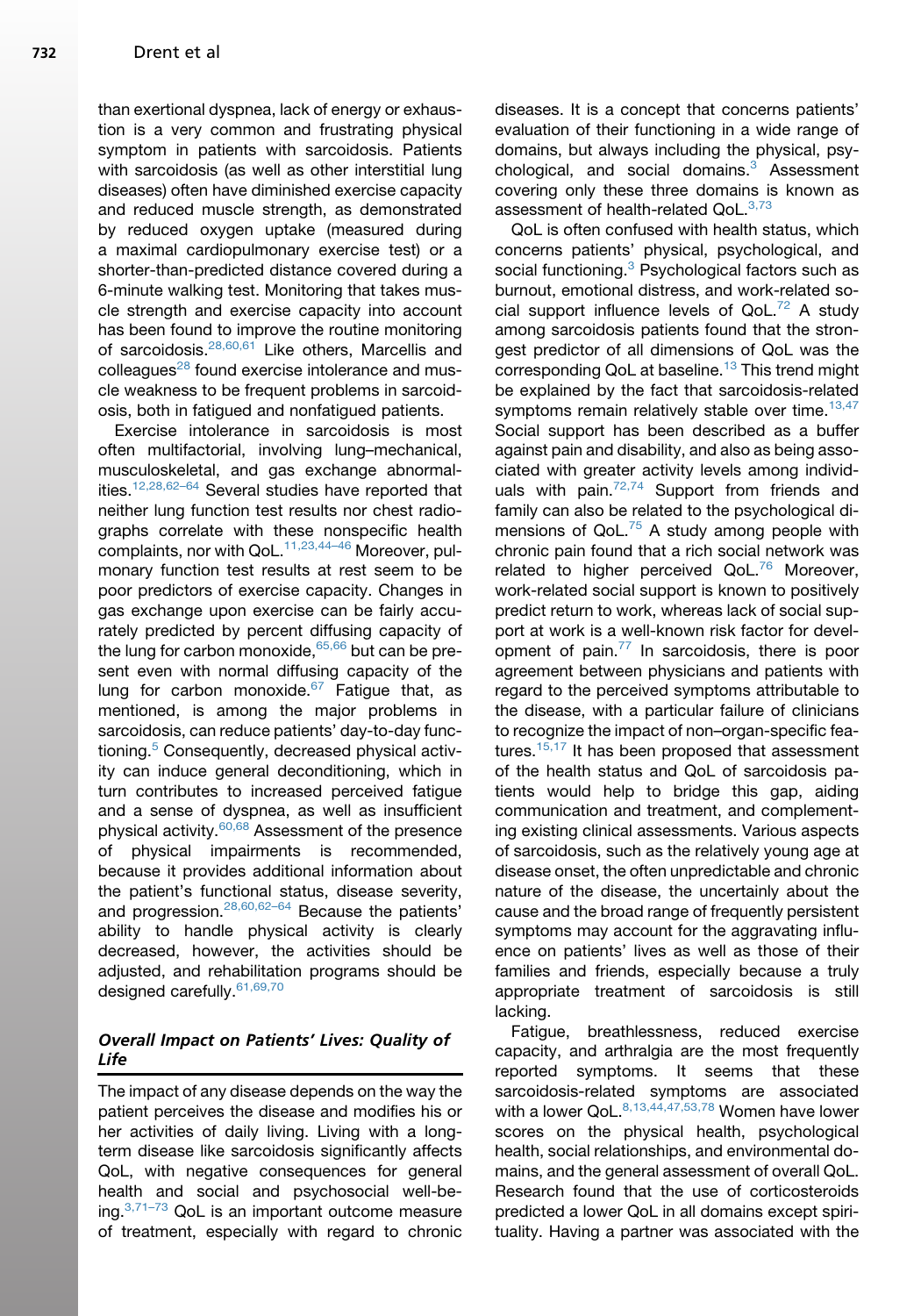QoL domains of psychological health and level of independence, whereas a low educational level predicted better scores for the social relationships domain, and arthralgia predicted poorer scores for this domain.<sup>[8](#page-8-0)</sup> Fatigue had a negative effect on patients' QoL scores for the physical health, psychological health, and level of independence domains.

# TREATMENT OPTIONS Pharmacologic Treatment

There is a lack of standardized management strategies for sarcoidosis. Most sarcoidosis patients show spontaneous resolution of the disease and do not require systemic pharmacologic treat-ment.<sup>[2](#page-8-0)</sup> Glucocorticoids are the cornerstone therapeutic agent, and have a favorable short-term effect on functional impairments, including respiratory impairment and symptoms. However, the long-term beneficial effect remains uncertain. In view of the limitations we are aware of presently, authorization would be doubtful if glucocorticoids were to be introduced at present. A subset of patients require more aggressive treatment. The published data on the different treatment options in sarcoidosis are limited and treatment therefore remains mostly empirical. $<sup>2</sup>$  $<sup>2</sup>$  $<sup>2</sup>$  The decision on</sup> whether to start systemic immunosuppressive treatment or not should be based on the patients' symptomatology, including the impact on their QoL, as well as the extent of compromised organ function.

Recent studies have demonstrated the effectiveness of various neurostimulants, including methylphenidate, for the treatment of fatigue associated with sarcoidosis. These and other agents may be useful adjuncts for the treatment of this type of fatigue. There is obviously a need for studies evaluating the causes of, and new therapeutic options for, sarcoidosis-associated fatigue. Psychological interventions should also be examined. Standard sarcoidosis treatments such as those using corticosteroids and other immunosuppressive agents are often ineffective for SFNrelated symptoms.<sup>4</sup> Symptomatic neuropathic pain treatment in sarcoidosis patients is not different from the treatment of neuropathic pain from other causes, and consists of antidepressants, anticonvulsants and prolonged-release opioids. However, in common with their effects in other neuropathic pain states, these agents provide limited pain relief in just 30% to 60% of patients, at the cost of considerable side effects. These data indicate that there is an urgent need for analgesic agents with high efficacy for neuropathic pain patients, causing no debilitating side effects. Case reports mention beneficial effects of intravenous immunoglobulin and anti–tumor necrosis factor- $\alpha$  therapy.<sup>[6,79,80](#page-8-0)</sup> The precise potency of these drugs needs further study however.

# Additional Alternatives to Pharmacologic **Treatment**

Developing the most appropriate therapeutic approach for sarcoidosis, including rehabilitation programs, requires careful consideration of the possible impact of pain, the SFN-related symptoms, the fatigue and coping strategies, as well as all other relevant aspects of this multisystem disease.[3,4,6,49,81](#page-8-0) Various treatments are available for fatigue with a partly psychological cause, and patients with a clinical depression can be prescribed antidepressants. Some patients may require help to improve their coping and selfmanagement skills, to improve their QoL. Cognitive therapy may be indicated to treat coping problems or stress perception. Sleeping problems should be treated appropriately.<sup>[25](#page-8-0)</sup> In general, care providers have to raise supportive care issues and provide information about alternative care programs beside medication, which aim to reduce the symptoms and improve the well-being of sarcoidosis patients. Patients should be informed about the importance of exercise and they should be encouraged to stay active.

## REHABILITATION

Patients should be instructed to lead an as active and involved a life as possible because exercise intolerance and muscle weakness are frequent problems in sarcoidosis influencing QoL (see [Fig. 1](#page-4-0)).<sup>[28](#page-9-0)</sup> Rehabilitation has many benefits for patients with sarcoidosis, including social participation, psychological well-being, maintaining levels of activity, learning to use breathing exercises and ways to adapt exercises for the home environ-ment.<sup>[69,70,82,83](#page-10-0)</sup> In the broader context of medical encounters, physical therapy or rehabilitation can help to avoid a negative vicious circle of deconditioning.  $61,69$  Research has found that fatigue in patients with sarcoidosis was reduced after a period of physical training. $69,70$  Moreover, their psychological health and physical functioning also improved.<sup>[69](#page-10-0)</sup> Sarcoidosis patients generally benefit from additional nonpharmacologic treatments, not only physical training but also nutritional supple-ments and counseling.<sup>[69,70,84,85](#page-10-0)</sup> Patients should be counseled about their responsibilities in managing their own condition, about ways to engage different services when required, and about lifestyle, for example, the importance of regular exercise as well as pulmonary rehabilitation programs. Patients' self-perceived knowledge about the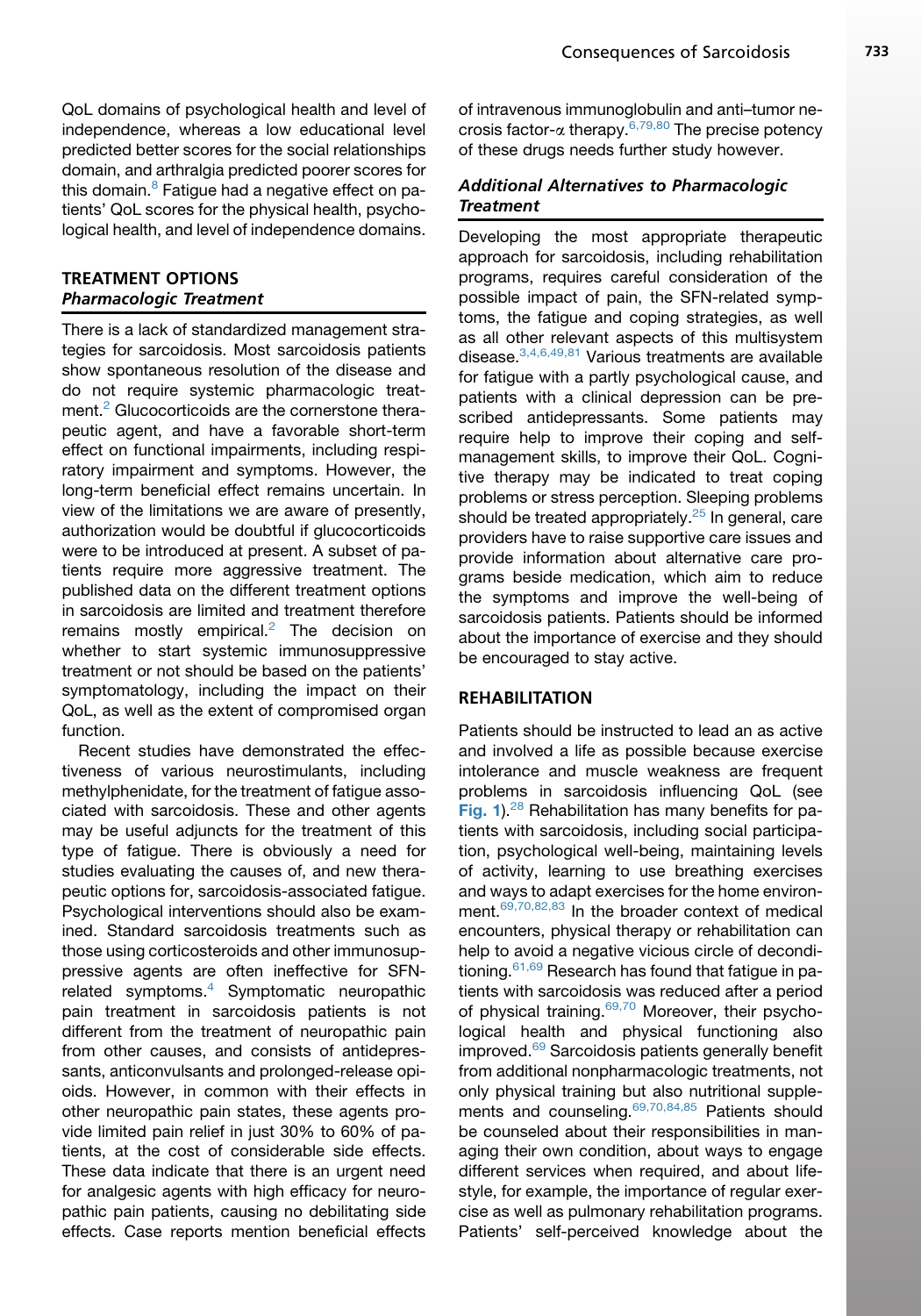importance of exercise for their health (in addition to drug therapy) should be improved. Care providers should be able to refer patients to rehabilitation (including pulmonary rehabilitation) by physical therapists or other professionals with an awareness and knowledge of sarcoidosis, if they expect these patients to benefit, or if the patients ask for referral. Rehabilitation services or programs led by physical therapists should be available to patients at reasonable cost. Prospective studies should be designed to answer lingering questions about the value of exercise training for patients with sarcoidosis, including what benefits can be expected of maintenance programs and how long these benefits will last. Our own research found that patients reported fewer feelings of uncertainty and anxiety after a training program.<sup>86</sup> This finding has promising implications for clinical practice. Because sarcoidosis patients may suffer from various impairments, such as arthralgia, muscle pain, and fatigue, the intensity of the training should be personalized to avoid training aggravating these impairments, resulting in high dropout rates. This need also argues for a multidisciplinary approach to the routine management of sarcoidosis.

More research is needed to provide evidence for the relationship between physical therapy and recall. Such studies should assess whether awareness of the importance of physical activities in daily life and their consequences for sarcoidosis patients might affect adherence to treatment or medication regimens. The duration, frequency, and intensity of exercise programs are critical to achieve physical benefits.<sup>[82,86](#page-10-0)</sup> In general "high-frequency, low-impact" exercise can be recommended. Future prospective studies are warranted to fine-tune the training parameters, duration, and frequency.

## COMMUNICATION AND PATIENT PARTICIPATION

Providing information and communication can be hampered by the complexity of sarcoidosis and its heterogeneity. Moreover, management of patients with sarcoidosis requires more than prescribing drugs. It is important for physicians to listen to their patients; it is wise to take what the patient says seriously. Obviously, understanding and remembering medical information is crucial for every patient, because it is a prerequisite for coping with their disease and making informed treatment decisions. Most patients do remember their diagnosis, but have difficulty remembering information about things like treatment plans, recommendations, and side effects. Patients'

information recall may be enhanced by addressing emotions by means of affective communication. Extensive research has shown that physicians' affective communication (ie, being emotionally supportive and adopting a warm, empathic, and reassuring manner) may improve patients' outcomes, including decreased levels of anxiety and distress. [87,88](#page-10-0) Physicians' affective communication not only tempers emotional arousal, but also en-hances recall of medical information.<sup>[88](#page-10-0)</sup> Research in various disorders has shown that such affective statements improved recall, especially with regard prognostic information and, to some extent, treatment information. Obviously, because sarcoidosis requires a multidisciplinary approach in view of its wide range of symptoms, communication among the various health care workers involved and between them and the patients is of great impor-tance.<sup>[89](#page-10-0)</sup> Although the effect of affective communication has not yet been studied in sarcoidosis, this may be expected to improve patient compliance. Patient participation is increasingly recognized as a key component in the design of health care processes and is also advocated as a means of improving patient compliance. The concept has been applied successfully to various areas of patient care, such as decision making and the management of chronic diseases. Patient participation in shared treatment decision making is hypothesized to improve treatment adherence and clinical outcomes. Although this has not yet been studied in sarcoidosis, other research findings reveal the significance of patient participation as a key factor in improving treatment adherence and clinical outcome. Quality improvement strategies for sarcoidosis management should, therefore, emphasize patient participation. Further research is essential to establish key determinants of the success of patient participation in improving efficacy of care for sarcoidosis patients.

Patient participation has promising implications for the multidisciplinary management of sarcoidosis. However, the effect of affective communication on recall should be established further because evidence is lacking, especially for extensive consultations. Other interesting topics for future studies include whether self-perceived medical knowledge about sarcoidosis and its related consequences, including treatment options, is sufficient to achieve beneficial effects.

## **SUMMARY**

Sarcoidosis is a multisystem disorder of unknown cause(s) that imposes a burden on patient's lives. In addition to the specific organ-related symptoms, less specific disabling symptoms, including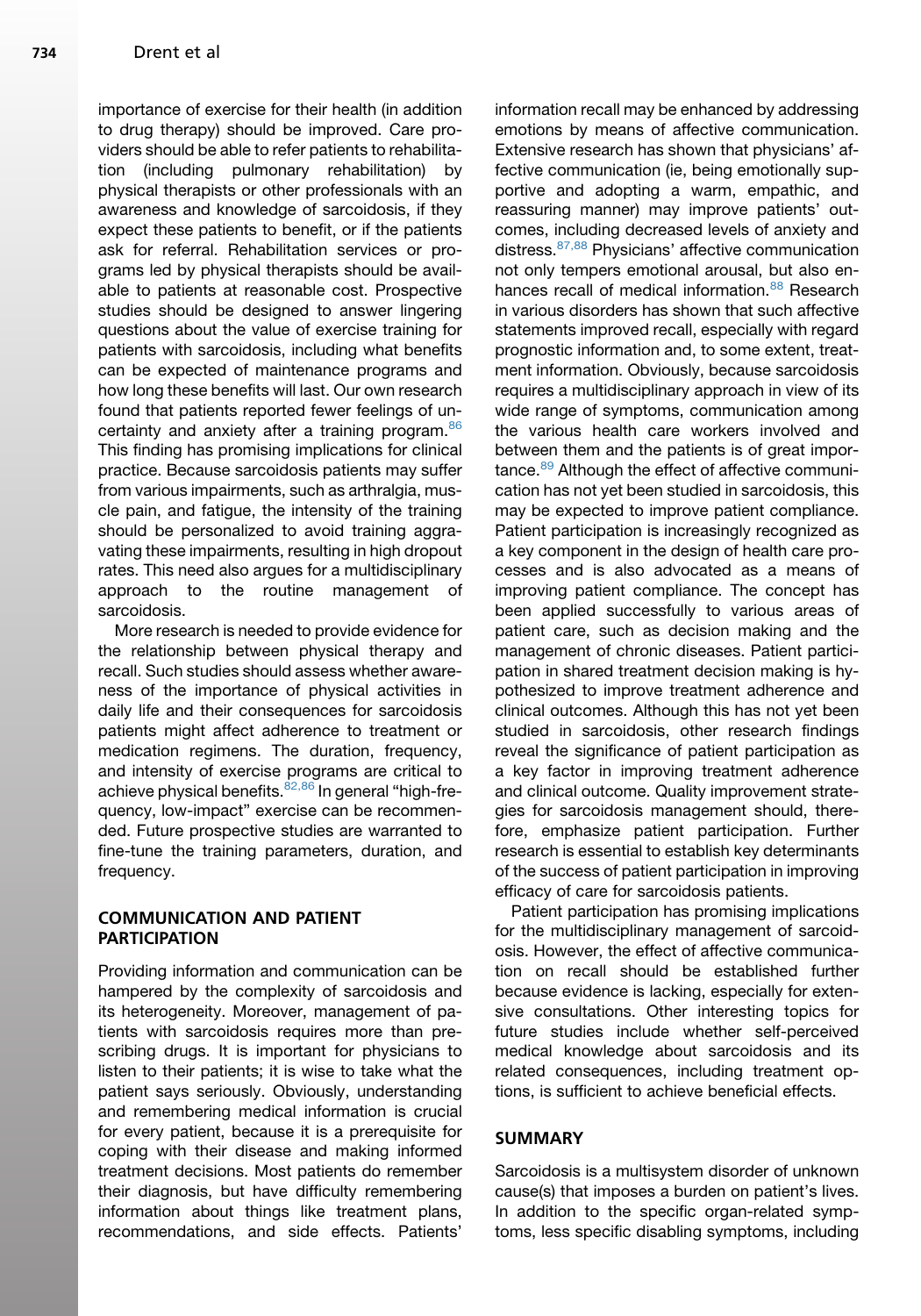<span id="page-8-0"></span>fatigue and physical impairments, may have a major influence on the daily activities and the social and professional lives of the patients, resulting in a reduced QoL. A multidisciplinary approach is recommended for these patients, one that focuses on somatic as well as psychosocial aspects of this erratic disorder. Patients self-perceived knowledge about the importance of exercise and lifestyle for their health (in addition to drugs) should be improved. Developing the most appropriate therapeutic approach for sarcoidosis, including rehabilitation programs, requires careful consideration of the possible impact of fatigue, SFN symptoms, pain, cognitive functioning, and coping strategies, as well as all other relevant aspects of this multisystem disease. Therefore, personalized medicine and appropriate communication are beneficial.

## **REFERENCES**

- 1. [Statement on sarcoidosis. Joint Statement of the](http://refhub.elsevier.com/S0272-5231(15)00113-6/sref1) [American Thoracic Society \(ATS\), the European](http://refhub.elsevier.com/S0272-5231(15)00113-6/sref1) [Respiratory Society \(ERS\) and the World Associa](http://refhub.elsevier.com/S0272-5231(15)00113-6/sref1)[tion of Sarcoidosis and Other Granulomatous Disor](http://refhub.elsevier.com/S0272-5231(15)00113-6/sref1)[ders \(WASOG\) adopted by the ATS Board of](http://refhub.elsevier.com/S0272-5231(15)00113-6/sref1) [Directors and by the ERS Executive Committee,](http://refhub.elsevier.com/S0272-5231(15)00113-6/sref1) [February 1999. Am J Respir Crit Care Med 1999;](http://refhub.elsevier.com/S0272-5231(15)00113-6/sref1) [160\(2\):736–55.](http://refhub.elsevier.com/S0272-5231(15)00113-6/sref1)
- 2. [Valeyre D, Prasse A, Nunes H, et al. Sarcoidosis.](http://refhub.elsevier.com/S0272-5231(15)00113-6/sref2) [Lancet 2014;383:1155–67](http://refhub.elsevier.com/S0272-5231(15)00113-6/sref2).
- 3. [De Vries J, Drent M. Quality of life and health status](http://refhub.elsevier.com/S0272-5231(15)00113-6/sref3) [in sarcoidosis: a review of the literature. Clin Chest](http://refhub.elsevier.com/S0272-5231(15)00113-6/sref3) [Med 2008;29\(3\):525–32.](http://refhub.elsevier.com/S0272-5231(15)00113-6/sref3)
- 4. [Judson MA. Small fiber neuropathy in sarcoidosis:](http://refhub.elsevier.com/S0272-5231(15)00113-6/sref4) [something beneath the surface. Respir Med 2011;](http://refhub.elsevier.com/S0272-5231(15)00113-6/sref4) [105\(1\):1–2.](http://refhub.elsevier.com/S0272-5231(15)00113-6/sref4)
- 5. [Drent M, Lower EE, De Vries J. Sarcoidosis-associ](http://refhub.elsevier.com/S0272-5231(15)00113-6/sref5)[ated fatigue. Eur Respir J 2012;40\(1\):255–63.](http://refhub.elsevier.com/S0272-5231(15)00113-6/sref5)
- 6. [Elfferich MD, Nelemans PJ, Ponds RW, et al.](http://refhub.elsevier.com/S0272-5231(15)00113-6/sref6) [Everyday cognitive failure in sarcoidosis: the preva](http://refhub.elsevier.com/S0272-5231(15)00113-6/sref6)[lence and the effect of anti-TNF-alpha treatment.](http://refhub.elsevier.com/S0272-5231(15)00113-6/sref6) [Respiration 2010;80\(3\):212–9.](http://refhub.elsevier.com/S0272-5231(15)00113-6/sref6)
- 7. [Korenromp IH, Heijnen CJ, Vogels OJ, et al. Charac](http://refhub.elsevier.com/S0272-5231(15)00113-6/sref7)[terization of chronic fatigue in patients with sarcoid](http://refhub.elsevier.com/S0272-5231(15)00113-6/sref7)[osis in clinical remission. Chest 2011;140\(2\):441–7.](http://refhub.elsevier.com/S0272-5231(15)00113-6/sref7)
- 8. [Michielsen HJ, Peros-Golubicic T, Drent M, et al.](http://refhub.elsevier.com/S0272-5231(15)00113-6/sref8) [Relationship between symptoms and quality of life](http://refhub.elsevier.com/S0272-5231(15)00113-6/sref8) [in a sarcoidosis population. Respiration 2007;](http://refhub.elsevier.com/S0272-5231(15)00113-6/sref8) [74\(4\):401–5](http://refhub.elsevier.com/S0272-5231(15)00113-6/sref8).
- 9. [Baydur A, Alavy B, Nawathe A, et al. Fatigue and](http://refhub.elsevier.com/S0272-5231(15)00113-6/sref9) [plasma cytokine concentrations at rest and during](http://refhub.elsevier.com/S0272-5231(15)00113-6/sref9) [exercise in patients with sarcoidosis. Clin Respir J](http://refhub.elsevier.com/S0272-5231(15)00113-6/sref9) [2011;5\(3\):156–64.](http://refhub.elsevier.com/S0272-5231(15)00113-6/sref9)
- 10. [De Kleijn WP, Drent M, Vermunt JK, et al. Types of](http://refhub.elsevier.com/S0272-5231(15)00113-6/sref10) [fatigue in sarcoidosis patients. J Psychosom Res](http://refhub.elsevier.com/S0272-5231(15)00113-6/sref10) [2011;71\(6\):416–22](http://refhub.elsevier.com/S0272-5231(15)00113-6/sref10).
- 11. [Sharma OP. Fatigue and sarcoidosis. Eur Respir J](http://refhub.elsevier.com/S0272-5231(15)00113-6/sref11) [1999;13\(4\):713–4](http://refhub.elsevier.com/S0272-5231(15)00113-6/sref11).
- 12. [Marcellis RG, Lenssen AF, de Vries J, et al. Reduced](http://refhub.elsevier.com/S0272-5231(15)00113-6/sref12) [muscle strength, exercise intolerance and disabling](http://refhub.elsevier.com/S0272-5231(15)00113-6/sref12) [symptoms in sarcoidosis. Curr Opin Pulm Med](http://refhub.elsevier.com/S0272-5231(15)00113-6/sref12) [2013;19\(5\):524–30](http://refhub.elsevier.com/S0272-5231(15)00113-6/sref12).
- 13. [Drent M, Marcellis R, Lenssen A, et al. Association](http://refhub.elsevier.com/S0272-5231(15)00113-6/sref13) [between physical functions and quality of life in](http://refhub.elsevier.com/S0272-5231(15)00113-6/sref13) [sarcoidosis. Sarcoidosis Vasc Diffuse Lung Dis](http://refhub.elsevier.com/S0272-5231(15)00113-6/sref13) [2014;31\(2\):117–28](http://refhub.elsevier.com/S0272-5231(15)00113-6/sref13).
- 14. [Morgenthau AS, Iannuzzi MC. Recent advances in](http://refhub.elsevier.com/S0272-5231(15)00113-6/sref14) [sarcoidosis. Chest 2011;139\(1\):174–82](http://refhub.elsevier.com/S0272-5231(15)00113-6/sref14).
- 15. [Cox CE, Donohue JF, Brown CD, et al. Health](http://refhub.elsevier.com/S0272-5231(15)00113-6/sref15)[related quality of life of persons with sarcoidosis.](http://refhub.elsevier.com/S0272-5231(15)00113-6/sref15) [Chest 2004;125\(3\):997–1004.](http://refhub.elsevier.com/S0272-5231(15)00113-6/sref15)
- 16. [Judson MA, Costabel U, Drent M, et al. The WASOG](http://refhub.elsevier.com/S0272-5231(15)00113-6/sref16) [sarcoidosis organ assessment instrument: an up](http://refhub.elsevier.com/S0272-5231(15)00113-6/sref16)[date of a previous clinical tool. Sarcoidosis Vasc](http://refhub.elsevier.com/S0272-5231(15)00113-6/sref16) [Diffuse Lung Dis 2014;31\(1\):19–27](http://refhub.elsevier.com/S0272-5231(15)00113-6/sref16).
- 17. [Pereira CA, Dornfeld MC, Baughman R, et al. Clin](http://refhub.elsevier.com/S0272-5231(15)00113-6/sref17)[ical phenotypes in sarcoidosis. Curr Opin Pulm](http://refhub.elsevier.com/S0272-5231(15)00113-6/sref17) [Med 2014;20\(5\):496–502](http://refhub.elsevier.com/S0272-5231(15)00113-6/sref17).
- 18. [Baughman RP, Lower EE, Gibson K. Pulmonary](http://refhub.elsevier.com/S0272-5231(15)00113-6/sref18) [manifestations of sarcoidosis. Presse Med 2012;](http://refhub.elsevier.com/S0272-5231(15)00113-6/sref18) [41\(6 Pt 2\):e289–302](http://refhub.elsevier.com/S0272-5231(15)00113-6/sref18).
- 19. [Michielsen HJ, Drent M, Peros-Golubicic T, et al. Fa](http://refhub.elsevier.com/S0272-5231(15)00113-6/sref19)[tigue is associated with quality of life in sarcoidosis](http://refhub.elsevier.com/S0272-5231(15)00113-6/sref19) [patients. Chest 2006;130\(4\):989–94](http://refhub.elsevier.com/S0272-5231(15)00113-6/sref19).
- 20. [Wirnsberger RM, de Vries J, Breteler MH, et al. Eval](http://refhub.elsevier.com/S0272-5231(15)00113-6/sref20)[uation of quality of life in sarcoidosis patients. Respir](http://refhub.elsevier.com/S0272-5231(15)00113-6/sref20) [Med 1998;92\(5\):750–6.](http://refhub.elsevier.com/S0272-5231(15)00113-6/sref20)
- 21. [Hoitsma E, De Vries J, Drent M. The small fiber neu](http://refhub.elsevier.com/S0272-5231(15)00113-6/sref21)[ropathy screening list: construction and cross](http://refhub.elsevier.com/S0272-5231(15)00113-6/sref21)[validation in sarcoidosis. Respir Med 2011;105\(1\):](http://refhub.elsevier.com/S0272-5231(15)00113-6/sref21) [95–100.](http://refhub.elsevier.com/S0272-5231(15)00113-6/sref21)
- 22. [Hinz A, Fleischer M, Brahler E, et al. Fatigue in pa](http://refhub.elsevier.com/S0272-5231(15)00113-6/sref22)[tients with sarcoidosis, compared with the general](http://refhub.elsevier.com/S0272-5231(15)00113-6/sref22) [population. Gen Hosp Psychiatry 2011;33\(5\):462–8](http://refhub.elsevier.com/S0272-5231(15)00113-6/sref22).
- 23. [De Vries J, Drent M. Relationship between](http://refhub.elsevier.com/S0272-5231(15)00113-6/sref23) [perceived stress and sarcoidosis in a Dutch patient](http://refhub.elsevier.com/S0272-5231(15)00113-6/sref23) [population. Sarcoidosis Vasc Diffuse Lung Dis 2004;](http://refhub.elsevier.com/S0272-5231(15)00113-6/sref23) [21\(1\):57–63](http://refhub.elsevier.com/S0272-5231(15)00113-6/sref23).
- 24. [Korenromp IH, Grutters JC, van den Bosch JM, et al.](http://refhub.elsevier.com/S0272-5231(15)00113-6/sref24) [Post-inflammatory fatigue in sarcoidosis: personality](http://refhub.elsevier.com/S0272-5231(15)00113-6/sref24) [profiles, psychological symptoms and stress hor](http://refhub.elsevier.com/S0272-5231(15)00113-6/sref24)[mones. J Psychosom Res 2012;72\(2\):97–102.](http://refhub.elsevier.com/S0272-5231(15)00113-6/sref24)
- 25. [Verbraecken J, Hoitsma E, van der Grinten CP, et al.](http://refhub.elsevier.com/S0272-5231(15)00113-6/sref25) [Sleep disturbances associated with periodic leg](http://refhub.elsevier.com/S0272-5231(15)00113-6/sref25) [movements in chronic sarcoidosis. Sarcoidosis](http://refhub.elsevier.com/S0272-5231(15)00113-6/sref25) [Vasc Diffuse Lung Dis 2004;21\(2\):137–46](http://refhub.elsevier.com/S0272-5231(15)00113-6/sref25).
- 26. [Baughman RP, Sparkman BK, Lower EE. Six-minute](http://refhub.elsevier.com/S0272-5231(15)00113-6/sref26) [walk test and health status assessment in sarcoid](http://refhub.elsevier.com/S0272-5231(15)00113-6/sref26)[osis. Chest 2007;132\(1\):207–13](http://refhub.elsevier.com/S0272-5231(15)00113-6/sref26).
- 27. [Baughman RP, Teirstein AS, Judson MA, et al. Clin](http://refhub.elsevier.com/S0272-5231(15)00113-6/sref27)[ical characteristics of patients in a case control](http://refhub.elsevier.com/S0272-5231(15)00113-6/sref27) [study of sarcoidosis. Am J Respir Crit Care Med](http://refhub.elsevier.com/S0272-5231(15)00113-6/sref27) [2001;164\(10 Pt 1\):1885–9](http://refhub.elsevier.com/S0272-5231(15)00113-6/sref27).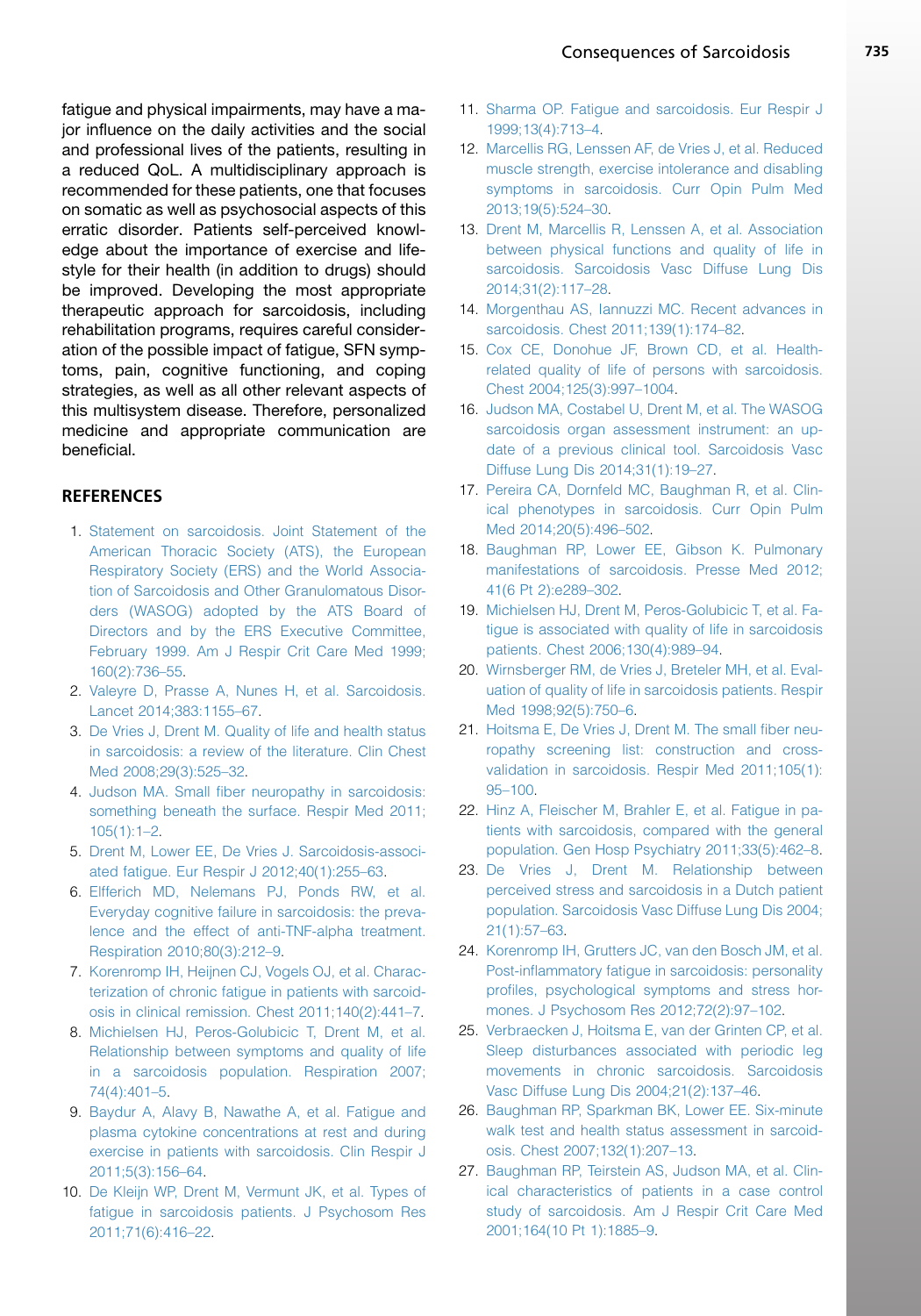## <span id="page-9-0"></span>736 Drent et al

- 28. [Marcellis RG, Lenssen AF, Elfferich MD, et al. Exer](http://refhub.elsevier.com/S0272-5231(15)00113-6/sref28)[cise capacity, muscle strength and fatigue in](http://refhub.elsevier.com/S0272-5231(15)00113-6/sref28) [sarcoidosis. Eur Respir J 2011;38\(3\):628–34](http://refhub.elsevier.com/S0272-5231(15)00113-6/sref28).
- 29. [Judson MA, Baughman RP, Thompson BW, et al.](http://refhub.elsevier.com/S0272-5231(15)00113-6/sref29) [Two year prognosis of sarcoidosis: the ACCESS](http://refhub.elsevier.com/S0272-5231(15)00113-6/sref29) [experience. Sarcoidosis Vasc Diffuse Lung Dis](http://refhub.elsevier.com/S0272-5231(15)00113-6/sref29) [2003;20\(3\):204–11](http://refhub.elsevier.com/S0272-5231(15)00113-6/sref29).
- 30. [Baughman RP, Judson MA, Teirstein A, et al. Pre](http://refhub.elsevier.com/S0272-5231(15)00113-6/sref30)[senting characteristics as predictors of duration of](http://refhub.elsevier.com/S0272-5231(15)00113-6/sref30) [treatment in sarcoidosis. QJM 2006;99\(5\):307–15.](http://refhub.elsevier.com/S0272-5231(15)00113-6/sref30)
- 31. [Hoitsma E, Marziniak M, Faber CG, et al. Small fibre](http://refhub.elsevier.com/S0272-5231(15)00113-6/sref31) [neuropathy in sarcoidosis. Lancet 2002;359\(9323\):](http://refhub.elsevier.com/S0272-5231(15)00113-6/sref31) [2085–6.](http://refhub.elsevier.com/S0272-5231(15)00113-6/sref31)
- 32. [Bakkers M, Merkies IS, Lauria G, et al. Intraepider](http://refhub.elsevier.com/S0272-5231(15)00113-6/sref32)[mal nerve fiber density and its application in](http://refhub.elsevier.com/S0272-5231(15)00113-6/sref32) [sarcoidosis. Neurology 2009;73\(14\):1142–8.](http://refhub.elsevier.com/S0272-5231(15)00113-6/sref32)
- 33. [Hoitsma E, Drent M, Verstraete E, et al. Abnormal](http://refhub.elsevier.com/S0272-5231(15)00113-6/sref33) [warm and cold sensation thresholds suggestive of](http://refhub.elsevier.com/S0272-5231(15)00113-6/sref33) [small-fibre neuropathy in sarcoidosis. Clin Neuro](http://refhub.elsevier.com/S0272-5231(15)00113-6/sref33)[physiol 2003;114\(12\):2326–33.](http://refhub.elsevier.com/S0272-5231(15)00113-6/sref33)
- 34. [Hoitsma E, Reulen JP, de Baets M, et al. Small fiber](http://refhub.elsevier.com/S0272-5231(15)00113-6/sref34) [neuropathy: a common and important clinical disor](http://refhub.elsevier.com/S0272-5231(15)00113-6/sref34)[der. J Neurol Sci 2004;227\(1\):119–30.](http://refhub.elsevier.com/S0272-5231(15)00113-6/sref34)
- 35. [Hoitsma E, Drent M, Sharma OP. A pragmatic](http://refhub.elsevier.com/S0272-5231(15)00113-6/sref35) [approach to diagnosing and treating neurosarcoido](http://refhub.elsevier.com/S0272-5231(15)00113-6/sref35)[sis in the 21st century. Curr Opin Pulm Med 2010;](http://refhub.elsevier.com/S0272-5231(15)00113-6/sref35) [16\(5\):472–9.](http://refhub.elsevier.com/S0272-5231(15)00113-6/sref35)
- 36. [Tavee J, Zhou L. Small fiber neuropathy: a burning](http://refhub.elsevier.com/S0272-5231(15)00113-6/sref36) [problem. Cleve Clin J Med 2009;76\(5\):297–305](http://refhub.elsevier.com/S0272-5231(15)00113-6/sref36).
- 37. [Hoitsma E, Faber CG, Drent M, et al. Neurosarcoidosis:](http://refhub.elsevier.com/S0272-5231(15)00113-6/sref37) [a clinical dilemma. Lancet Neurol 2004;3\(7\):397–407.](http://refhub.elsevier.com/S0272-5231(15)00113-6/sref37)
- 38. [Tavee J, Culver D. Sarcoidosis and small-fiber neu](http://refhub.elsevier.com/S0272-5231(15)00113-6/sref38)[ropathy. Curr Pain Headache Rep 2011;15\(3\):201–6.](http://refhub.elsevier.com/S0272-5231(15)00113-6/sref38)
- 39. [Katon W, Lin EH, Kroenke K. The association of](http://refhub.elsevier.com/S0272-5231(15)00113-6/sref39) [depression and anxiety with medical symptom](http://refhub.elsevier.com/S0272-5231(15)00113-6/sref39) [burden in patients with chronic medical illness.](http://refhub.elsevier.com/S0272-5231(15)00113-6/sref39) [Gen Hosp Psychiatry 2007;29\(2\):147–55.](http://refhub.elsevier.com/S0272-5231(15)00113-6/sref39)
- 40. [Freeman R, Komaroff AL. Does the chronic fatigue](http://refhub.elsevier.com/S0272-5231(15)00113-6/sref40) [syndrome involve the autonomic nervous system?](http://refhub.elsevier.com/S0272-5231(15)00113-6/sref40) [Am J Med 1997;102\(4\):357–64](http://refhub.elsevier.com/S0272-5231(15)00113-6/sref40).
- 41. [Korenromp IH, Grutters JC, van den Bosch JM, et al.](http://refhub.elsevier.com/S0272-5231(15)00113-6/sref41) [Reduced Th2 cytokine production by sarcoidosis](http://refhub.elsevier.com/S0272-5231(15)00113-6/sref41) [patients in clinical remission with chronic fatigue.](http://refhub.elsevier.com/S0272-5231(15)00113-6/sref41) [Brain Behav Immun 2011;25\(7\):1498–502.](http://refhub.elsevier.com/S0272-5231(15)00113-6/sref41)
- 42. [Kim YK, Na KS, Shin KH, et al. Cytokine imbalance](http://refhub.elsevier.com/S0272-5231(15)00113-6/sref42) [in the pathophysiology of major depressive disorder.](http://refhub.elsevier.com/S0272-5231(15)00113-6/sref42) [Prog Neuropsychopharmacol Biol Psychiatry 2007;](http://refhub.elsevier.com/S0272-5231(15)00113-6/sref42) [31\(5\):1044–53.](http://refhub.elsevier.com/S0272-5231(15)00113-6/sref42)
- 43. [Chang B, Steimel J, Moller DR, et al. Depression in](http://refhub.elsevier.com/S0272-5231(15)00113-6/sref43) [sarcoidosis. Am J Respir Crit Care Med 2001;](http://refhub.elsevier.com/S0272-5231(15)00113-6/sref43) [163\(2\):329–34.](http://refhub.elsevier.com/S0272-5231(15)00113-6/sref43)
- 44. [De Vries J, Rothkrantz-Kos S, van Dieijen-Visser MP,](http://refhub.elsevier.com/S0272-5231(15)00113-6/sref44) [et al. The relationship between fatigue and clinical](http://refhub.elsevier.com/S0272-5231(15)00113-6/sref44) [parameters in pulmonary sarcoidosis. Sarcoidosis](http://refhub.elsevier.com/S0272-5231(15)00113-6/sref44) [Vasc Diffuse Lung Dis 2004;21\(2\):127–36.](http://refhub.elsevier.com/S0272-5231(15)00113-6/sref44)
- 45. [Drent M, Wirnsberger RM, Breteler MH, et al. Quality](http://refhub.elsevier.com/S0272-5231(15)00113-6/sref45) [of life and depressive symptoms in patients](http://refhub.elsevier.com/S0272-5231(15)00113-6/sref45)

[suffering from sarcoidosis. Sarcoidosis Vasc Diffuse](http://refhub.elsevier.com/S0272-5231(15)00113-6/sref45) [Lung Dis 1998;15\(1\):59–66.](http://refhub.elsevier.com/S0272-5231(15)00113-6/sref45)

- 46. [Elfferich MD, De Vries J, Drent M. Type D or 'dis](http://refhub.elsevier.com/S0272-5231(15)00113-6/sref46)[tressed' personality in sarcoidosis and idiopathic](http://refhub.elsevier.com/S0272-5231(15)00113-6/sref46) [pulmonary fibrosis. Sarcoidosis Vasc Diffuse Lung](http://refhub.elsevier.com/S0272-5231(15)00113-6/sref46) [Dis 2011;28\(1\):65–71.](http://refhub.elsevier.com/S0272-5231(15)00113-6/sref46)
- 47. [de Kleijn WP, Drent M, De Vries J. Nature of fatigue](http://refhub.elsevier.com/S0272-5231(15)00113-6/sref47) [moderates depressive symptoms and anxiety in](http://refhub.elsevier.com/S0272-5231(15)00113-6/sref47) [sarcoidosis. Br J Health Psychol 2013;18\(2\):439–52.](http://refhub.elsevier.com/S0272-5231(15)00113-6/sref47)
- 48. [Ireland J, Wilsher M. Perceptions and beliefs in](http://refhub.elsevier.com/S0272-5231(15)00113-6/sref48) [sarcoidosis. Sarcoidosis Vasc Diffuse Lung Dis](http://refhub.elsevier.com/S0272-5231(15)00113-6/sref48) [2010;27\(1\):36–42.](http://refhub.elsevier.com/S0272-5231(15)00113-6/sref48)
- 49. Hinz A, Brähler E, Möde R, et al. Anxiety and [depression in sarcoidosis: the influence of age,](http://refhub.elsevier.com/S0272-5231(15)00113-6/sref49) [gender, affected organs, concomitant diseases](http://refhub.elsevier.com/S0272-5231(15)00113-6/sref49) [and dyspnea. Sarcoidosis Vasc Diffuse Lung Dis](http://refhub.elsevier.com/S0272-5231(15)00113-6/sref49) [2012;29:139–46.](http://refhub.elsevier.com/S0272-5231(15)00113-6/sref49)
- 50. [Spruit MA, Janssen DJ, Franssen FM, et al. Rehabil](http://refhub.elsevier.com/S0272-5231(15)00113-6/sref50)[itation and palliative care in lung fibrosis. Respirol](http://refhub.elsevier.com/S0272-5231(15)00113-6/sref50)[ogy 2009;14\(6\):781–7.](http://refhub.elsevier.com/S0272-5231(15)00113-6/sref50)
- 51. [Goracci A, Fagiolini A, Martinucci M, et al. Quality of](http://refhub.elsevier.com/S0272-5231(15)00113-6/sref51) [life, anxiety and depression in sarcoidosis. Gen](http://refhub.elsevier.com/S0272-5231(15)00113-6/sref51) [Hosp Psychiatry 2008;30\(5\):441–5.](http://refhub.elsevier.com/S0272-5231(15)00113-6/sref51)
- 52. [Holas P, Krejtz I, Urbankowski T, et al. Anxiety, its](http://refhub.elsevier.com/S0272-5231(15)00113-6/sref52) [relation to symptoms severity and anxiety sensitivity](http://refhub.elsevier.com/S0272-5231(15)00113-6/sref52) [in sarcoidosis. Sarcoidosis Vasc Diffuse Lung Dis](http://refhub.elsevier.com/S0272-5231(15)00113-6/sref52) [2013;30\(4\):282–8.](http://refhub.elsevier.com/S0272-5231(15)00113-6/sref52)
- 53. [de Boer S, Kolbe J, Wilsher ML. The relationships](http://refhub.elsevier.com/S0272-5231(15)00113-6/sref53) [among dyspnoea, health-related quality of life and](http://refhub.elsevier.com/S0272-5231(15)00113-6/sref53) [psychological factors in sarcoidosis. Respirology](http://refhub.elsevier.com/S0272-5231(15)00113-6/sref53) [2014;19\(7\):1019–24.](http://refhub.elsevier.com/S0272-5231(15)00113-6/sref53)
- 54. [Yamada Y, Tatsumi K, Yamaguchi T, et al. Influence](http://refhub.elsevier.com/S0272-5231(15)00113-6/sref54) [of stressful life events on the onset of sarcoidosis.](http://refhub.elsevier.com/S0272-5231(15)00113-6/sref54) [Respirology 2003;8\(2\):186–91.](http://refhub.elsevier.com/S0272-5231(15)00113-6/sref54)
- 55. [Klonoff EA, Kleinhenz ME. Psychological factors in](http://refhub.elsevier.com/S0272-5231(15)00113-6/sref55) [sarcoidosis: the relationship between life stress and](http://refhub.elsevier.com/S0272-5231(15)00113-6/sref55) [pulmonary function. Sarcoidosis 1993;10\(2\):118–24](http://refhub.elsevier.com/S0272-5231(15)00113-6/sref55).
- 56. [Chaturvedi SK, Peter Maguire G, Somashekar BS.](http://refhub.elsevier.com/S0272-5231(15)00113-6/sref56) [Somatization in cancer. Int Rev Psychiatry 2006;](http://refhub.elsevier.com/S0272-5231(15)00113-6/sref56) [18\(1\):49–54](http://refhub.elsevier.com/S0272-5231(15)00113-6/sref56).
- 57. [Shin SY, Katz P, Wallhagen M, et al. Cognitive impair](http://refhub.elsevier.com/S0272-5231(15)00113-6/sref57)[ment in persons with rheumatoid arthritis. Arthritis](http://refhub.elsevier.com/S0272-5231(15)00113-6/sref57) [Care Res 2012;64\(8\):1144–50.](http://refhub.elsevier.com/S0272-5231(15)00113-6/sref57)
- 58. [Jougleux-Vie C, Duhin E, Deken V, et al. Does fa](http://refhub.elsevier.com/S0272-5231(15)00113-6/sref58)[tigue complaint reflect memory impairment in multi](http://refhub.elsevier.com/S0272-5231(15)00113-6/sref58)[ple sclerosis? Mult Scler Int 2014;2014:692468](http://refhub.elsevier.com/S0272-5231(15)00113-6/sref58).
- 59. [Swigris JJ, Brown KK, Make BJ, et al. Pulmonary](http://refhub.elsevier.com/S0272-5231(15)00113-6/sref59) [rehabilitation in idiopathic pulmonary fibrosis: a call](http://refhub.elsevier.com/S0272-5231(15)00113-6/sref59) [for continued investigation. Respir Med 2008;](http://refhub.elsevier.com/S0272-5231(15)00113-6/sref59) [102\(12\):1675–80.](http://refhub.elsevier.com/S0272-5231(15)00113-6/sref59)
- 60. [Marcellis RG, Lenssen AF, Kleynen S, et al. Exercise](http://refhub.elsevier.com/S0272-5231(15)00113-6/sref60) [capacity, muscle strength, and fatigue in sarcoid](http://refhub.elsevier.com/S0272-5231(15)00113-6/sref60)[osis: a follow-up study. Lung 2013;191\(3\):247–56.](http://refhub.elsevier.com/S0272-5231(15)00113-6/sref60)
- 61. [Spruit MA, Thomeer MJ, Gosselink R, et al. Skeletal](http://refhub.elsevier.com/S0272-5231(15)00113-6/sref61) [muscle weakness in patients with sarcoidosis and its](http://refhub.elsevier.com/S0272-5231(15)00113-6/sref61) [relationship with exercise intolerance and reduced](http://refhub.elsevier.com/S0272-5231(15)00113-6/sref61) [health status. Thorax 2005;60\(1\):32–8.](http://refhub.elsevier.com/S0272-5231(15)00113-6/sref61)